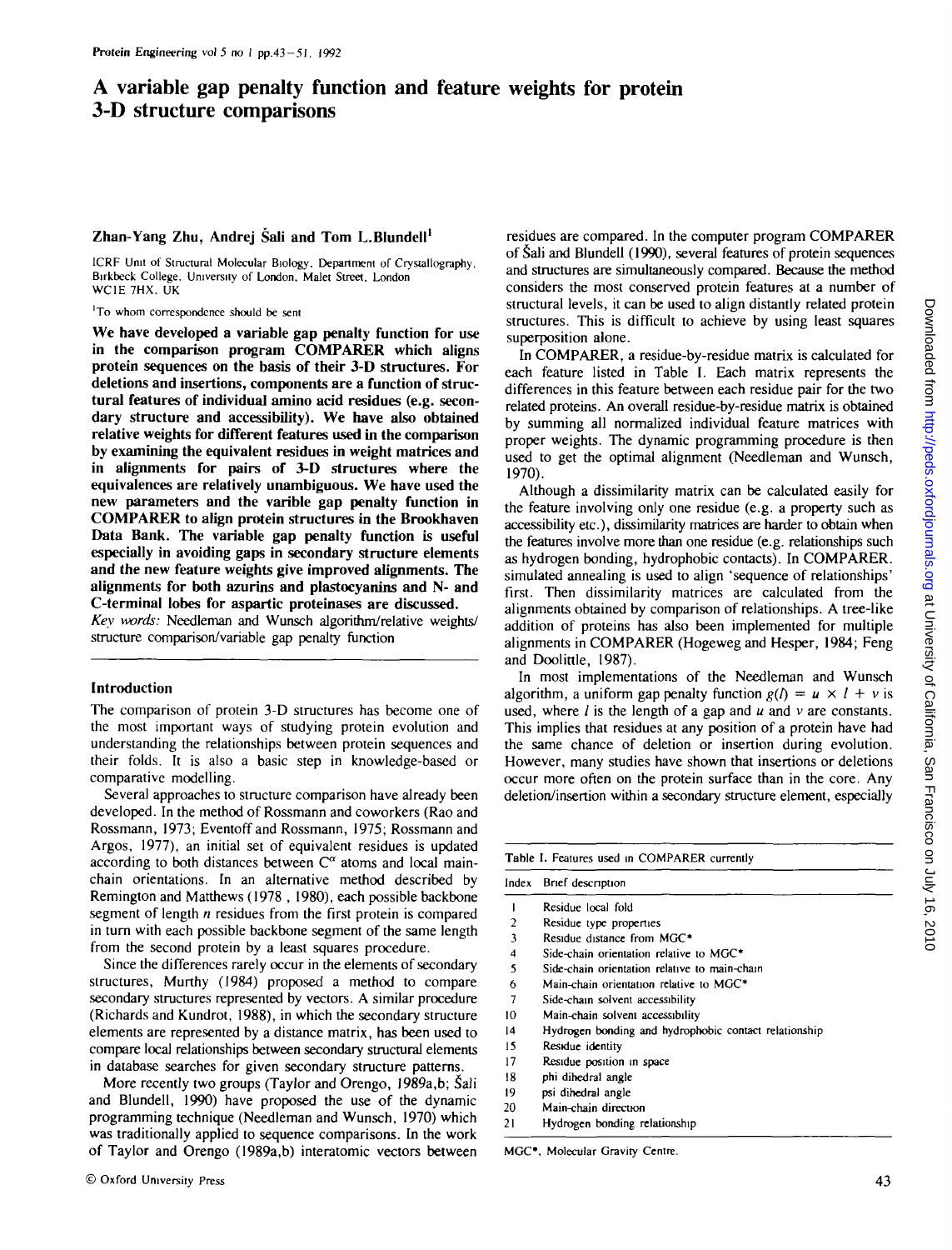in a helix, would change the packing of residues. Such information relating to the mechanism of protein evolution was applied to the alignment of distantly related sequences by Lesk *et al.* (1986) and Barton *et al.* (1987). They used a secondary structure dependent gap penalty function, defined by the 3-D structure of one member of the protein family. In the method of Lesk and coworkers, the gap penalty for residues not in a helix or a  $\beta$ -strand was set to 1, for the last two residues of a helix or a  $\beta$ -strand it was increased to 2 and for residues in a helix or a  $\beta$ -strand it was further increased to 8. In a similar way, Barton *et al.* (1987) used the following function  $G(t) = O^*(u^*l + v)$  where  $O = 1.0$  in regions of clear secondary structure and  $Q = 0.25$  elsewhere.

Here, we describe a flexible gap penalty function for protein structure alignments and its incorporation into the Needleman and Wunsch algorithm. Because each gap involves a deletion relative to one sequence and an insertion relative to another, we use three components in the gap penalty function. The first and second components depend on structural features of the two proteins in the regions of sequences compared. The third component is a length-independent constant. The approach has been implemented in the structural comparison program COM-PARER (Šali and Blundell, 1990).

In this paper, we also discuss relative weights for different features used in COMPARER. We derive the weights from known alignments. We define a similar residue pair as the residue pair whose dissimilarity value is less than a given cutoff. We calculate the probability of the similar residue pairs occurring in all possible residue pairs and the probability of the similar residue pairs occurring in alignments. The difference of the two probabilities is used to represent the relative weight of the feature. The normalized weights were used for further structure comparisons.

# **Materials and methods**

## *Variable gap penalty Junction*

*Gap penalty function.* If a length of gap between residues *j* and  $(j + 1)$  of structure *B* is *k* and it is aligned with residues from *i* to  $i + k - 1$  in structure *A*, then the penalty for the gap is

$$
\sum_{l=0}^{k-1} (A_{1,j+l} + B_{2,j}) + v
$$

where  $A_{1,t+1}$  is the first component of the gap penalty for residue  $(i + l)$  in the first structure *A*,  $B_{2j}$  is the second component of the gap penalty for residue  $j$  in the second structure  $B. v$  is a constant, the third component.

Similarly, if the gap is between residues  $i$  and  $(i + 1)$  in the first structure and it is aligned with residues from  $j$  to  $j + k - 1$ in structure *B,* then the penalty for the gap is

$$
\sum_{l=0}^{k-1} (A_{2,i} + B_{1,j+l}) + v
$$

where  $A_{2,i}$  is the second component of the gap penalty for residue *i* in the first structure *A*,  $B_{1,t+1}$  is the first component of the gap penalty for residue  $(j + i)$  in the second structure *B*. *Calculation ojthe first and second components of gap penalty.* By analysis of the alignments of known 3-D structures we have investigated the correlation between residue fractional side-chain accessibilities defined in Hubbard and Blundell (1987) and probabilities of residues to be deleted in loop regions and in secondary structure elements. We count the total number of residues whose average side-chain accessibilities with their

| PDB code                  | Name                                                           |
|---------------------------|----------------------------------------------------------------|
| I Globin                  |                                                                |
| 2hhb                      | haemoglobin (human) $\alpha$ -chain                            |
| $2$ hhb                   | haemoglobin (human) $\beta$ -chain                             |
| 3mbn                      | myoglobin (sperm whale)                                        |
| lecd                      | erythrocuorin (Chironomous thummi thummi)                      |
| 2 <sub>lhb</sub>          | haemoglobin (sea lamprey)                                      |
| i ihi                     | leghaemoglobin (Lupinus luteum)                                |
| 2 Phospholipase A         |                                                                |
| 1bp2                      | phospholipase A2 (bovine)                                      |
| 1p2p                      | phospholipase A2 (porcine)                                     |
| l pp2                     | phospholipase A2 (rattlesnake)                                 |
| 3 Serine proteinase       |                                                                |
| 1ton                      | $tonin$ (rat)                                                  |
| 2pka                      | kallikrien A (porcine)                                         |
| 2ptn                      | trypsin (bovine)                                               |
| <b>Best</b>               | pancreatic elastase (porcine)                                  |
| 3rp2                      | mast cell proteinase (rat)                                     |
| <b>lsgt</b>               | trypsin (Streptomyces griseus)                                 |
| 2sga                      | proteinase A (S. griseus)                                      |
| 2alp                      | $\alpha$ -lytic proteinase (Lysobacter enzymogenes)            |
| 3sgb                      | proteinase B (S. griseus)                                      |
| 4cha                      | $\alpha$ -chymotrypsin (cow)                                   |
|                           | 4 Aspartic proteinase                                          |
| 2app                      | penicillopepsin (Penicillium janthinellum)                     |
| 2apr                      | rhizopuspepsin (Rhizopus chinensis)                            |
| 2cms                      | chymosin (bovine)                                              |
| 2pep                      | pepsin (porcine)                                               |
| 4ape                      | endothiapepsin (Endothia parasitica)                           |
|                           | 5 Retroviral proteinase                                        |
| 2rsp                      | Rous sarcoma proteinase                                        |
| <b>Shvp</b>               | HIV-1 proteinase                                               |
|                           | 6 Immunoglobulin variable domain                               |
| 1fb4                      | immunoglobulin Fab KOL HV                                      |
| 3fab                      | immunoglobulin $\lambda$ -Fab HV                               |
| 3fab                      | immunoglobulin $\lambda$ -Fab LV                               |
| l rei                     | immunoglobulin Bence-Jones LV (human)                          |
| 2hfl                      | immunoglobulin HY-HEL Fab LV (mouse)                           |
| 1 <sub>rhe</sub>          | immunoglobulin Bence-Jones LV (human)                          |
|                           | 7 Immunoglobulin constant domain                               |
| 3fab                      | ımmunoglobulın λ-Fab LC                                        |
| l fb <sub>l</sub>         | immunoglobulin Fab LC (mouse)                                  |
| 1 fel                     | immunoglobulin Fc HC2                                          |
| 1fb4                      | immunoglobulin Fab KOL HC                                      |
| 1fbi                      | immunoglobulin Fab HC (mouse)                                  |
| 8 Azurin                  |                                                                |
| 1AZU                      | azurin (Pseudomonas aeruginosa)                                |
| 2AZA                      | azurin (Alcaligenes faecalis)                                  |
|                           | 9 Cysteine proteinase                                          |
| $2$ act                   | actinidin (Actinida chinensis)                                 |
| 9pap                      | papain (Carica papaya)                                         |
|                           |                                                                |
| 10 Cytochrome $c$<br>3суі | cytochrome c (albacore)                                        |
| lccr                      |                                                                |
| 2c2c                      | cytochrome c (rice)                                            |
|                           | cytochrome c2 (Rhodospirillum rubrum)                          |
| leve<br>155c              | ferrocytochrome c<br>cytochrome c550 (Paracoccus dentrificans) |
|                           |                                                                |
| 11 Cytochrome c5          |                                                                |
| 35 I c                    | extochrome c551 (Pseudomonas aeruginosa)                       |
| lec5                      | cytochrome c5 (Azotobacter vinelandii)                         |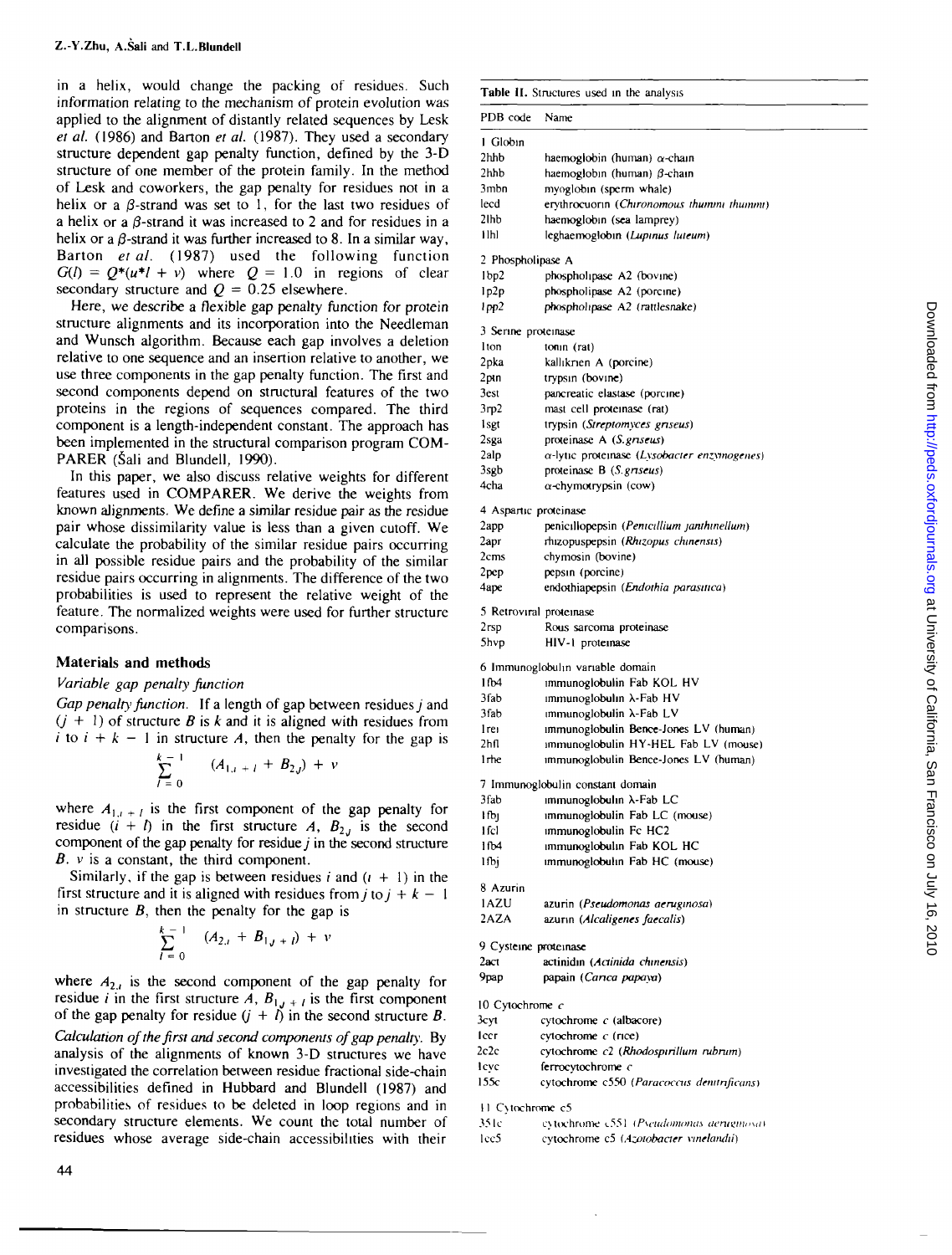|  | Table II. Continued |
|--|---------------------|
|--|---------------------|

| PDB code          | Name                                          |
|-------------------|-----------------------------------------------|
|                   | 12 Dehydrofolate reductase                    |
| 3dfr              | dehydrofolate reductase (Lactobacillus casei) |
| 4dfr              | dehydrofolate reductase (Escherichia coli)    |
| 13 Ferredoxin     |                                               |
| 1fdx.             | ferredoxin ( <i>Peptococcus aerogenes</i> )   |
| 4fd I             | ferredoxin (Azotobacter vinelandu)            |
| 14 Flavodoxin     |                                               |
| 1f <sub>X</sub> 1 | flavodoxin (Desulfovibrio vulgaris)           |
| 3fxn              | flavodoxin (Clostridium sp.)                  |
| 15 Lysozyme       |                                               |
| Hzt               | lysozyme (chicken)                            |
| Hzl               | lysozyme (human)                              |

neighbouring residues (one on each side of the residue) are in the same range:  $0-5\%$ ,  $5-10\%$  and so on. We also count the total number of those residues aligned with gaps. The ratio of the two numbers is taken as the probability of a deletion. Based on this analysis, we define the first component of the gap penalty  $A_{1,i}$  or  $B_{1,i}$ , as a function of side-chain accessibilities and secondary structures. For residue *i*:

$$
A_{1,i} \text{ or } B_{1,i} = s_s - s_1 \cdot \text{accessibility}(i)
$$

where accessibility $(i)$  is the average side-chain accessibility of residue  $i$  and its neighbouring residues (one on each side of residue *i* is used).  $s<sub>s</sub>$  and  $s<sub>1</sub>$  are parameters.  $s<sub>s</sub>$  is the secondary structure-dependent parameter. *s{* is a scale factor.

The second component of the gap penalty  $A_{2i}$  or  $B_{2i}$  for an insertion is calculated similarly to the first component, but the side-chain accessibility is the average side-chain accessibility of two neighbouring residues between which the new residue is inserted.

*Dynamic programming procedure that includes the variable gap penalty Junction.* If the numbers of residues in the first and second structures compared are *M* and *N* respectively, *W* is the residue by residue weight matrix, and *D* is the distance matrix for backtracking the alignment, then the modified dynamic programming formulae that give matrix *D are:*

$$
D_{i,j} = \min \begin{cases} P_{i,j} \\ D_{i-1,j-1} + W_{i,j} \\ Q_{i,j} \end{cases}
$$
  

$$
P_{i,j} = \min \begin{cases} D_{i-1,j} + A_{1,i} + B_{2,j} + v \\ P_{i-1,j} + A_{1,i} + B_{2,j} \end{cases}
$$
  

$$
Q_{i,k} = \min \begin{cases} D_{i,j-1} + A_{2,i} + B_{1,j} + v \\ Q_{i-1,j} + A_{2,i} + B_{1,j} \end{cases}
$$

The arrays D,P and Q are initialized as follows:

$$
D_{i,0} = \begin{cases} 0 & i \le e_1 \\ \sum_{k=e_1+1}^{i} A_{1,k} + v & e_1 < i \le M \end{cases}
$$
  

$$
D_{0,j} = \begin{cases} 0 & j \le e_2 \\ \sum_{k=e_2+1}^{j} B_{1,k} + v & e_2 < j \le N \end{cases}
$$

$$
P_{i,0} = Q_{i,0} = +\infty, i = 1,2, ..., M
$$
  

$$
P_{0,j} = Q_{0,j} = +\infty, i = 1,2, ..., N
$$

where parameters  $e_1$  and  $e_2$  are the maximum numbers of elements at sequence termini that are not penalized with a gap penalty if not equivalenced. The minimal score  $d_{MN}$  is obtained from

$$
d_{M,N} = \min(D_{i,N}, D_{M,j})
$$

where  $i = M, M - 1, ..., M - e_1$  and  $j = N, N - 1$ ,  $\ldots$ ,  $N - e_2$  to allow for the overhangs. Alignment is obtained by backtracking in matrix *D* from  $D_{i,j} = d_{M,N}$ .

*Multiple alignment.* Using tree-like addition of proteins for multiple alignment (Hogeweg and Hesper, 1984; Feng and Doolittle, 1987; Sali and Blundell, 1990), different sets of gap penalty parameters can be used simultaneously when homologous structures covering a wide range of similarities are aligned.

The first and the second components of the gap penalty at each position of a sub-alignment are defined as the averages of the corresponding components of gap penalties of residues at the same position. If a gap occurs in a sub-alignment, the first component of the gap penalty of the 'residue' is 0; and its second component is equal to the second component of a residue  $i$  if the gap occurs between residues  $i$  and  $i + 1$  of a structure.

## *Relative weights of features*

If the sequence of protein A is  $a_1, a_2, \ldots, a_{n_1}$  ( $n_1$  is length of the sequence A) and the sequence of protein B is  $b_1, b_2, \ldots, b_m$  $(n<sub>2</sub>)$  is length of the sequence B), we define the set of all residue pairs between A and B as 5:

$$
S = \{(a_i, b_j)|i = 1, 2, \ldots, n_1; j = 1, 2, \ldots, n_2\}
$$

The dissimilarity value is assigned to each residue pair in *S.* For the alignment of A and B, we also define a set of residue pairs *S':*

 $S' = \{(a_i, b_i)$  if  $a_i, b_i$  are aligned in the alignment)

Obviously, S' is a subset of  $S: S' \subset S$ .

In *S'* the pairs between gaps and residues are not included. But we can still derive a unique alignment from *S'* as follows:

- $(i)$  sort all pairs in  $S'$  according to the indices of the first elements (sequence A) or the second elements (sequence B) of these pairs;
- (ii) add missing residues in sequences A and B; these residues are aligned with gaps;

So, there is a one to one relationship between an alignment and  $S'$ ; We simplify the dynamic programming procedure as a transformation called *DP:*

## *DP S'*

The transformation is used to select elements from *S* according to the dissimilarity values and gap penalty functions. The selected elements constitute *S'.* We define a similar residue pair as the residue pair whose dissimilarity value is less than a given cutoff. For each feature  $f$ , we calculate the ratio  $p<sub>r</sub>$  between the total number of similar residue pairs and total number of residue pairs in the set *S* and the same ratio  $p_a^f$  in *S'*. The parameter  $p_r^f$  is the probability of DP that selects similar pairs from S randomly.  $p_{a}^{j}$ is the probability of similar pairs occurring in the reference alignment if  $S$  is obtained from the reference alignment. If the difference between  $p_a^f$  and  $p_f^f$  is large, it means similar residue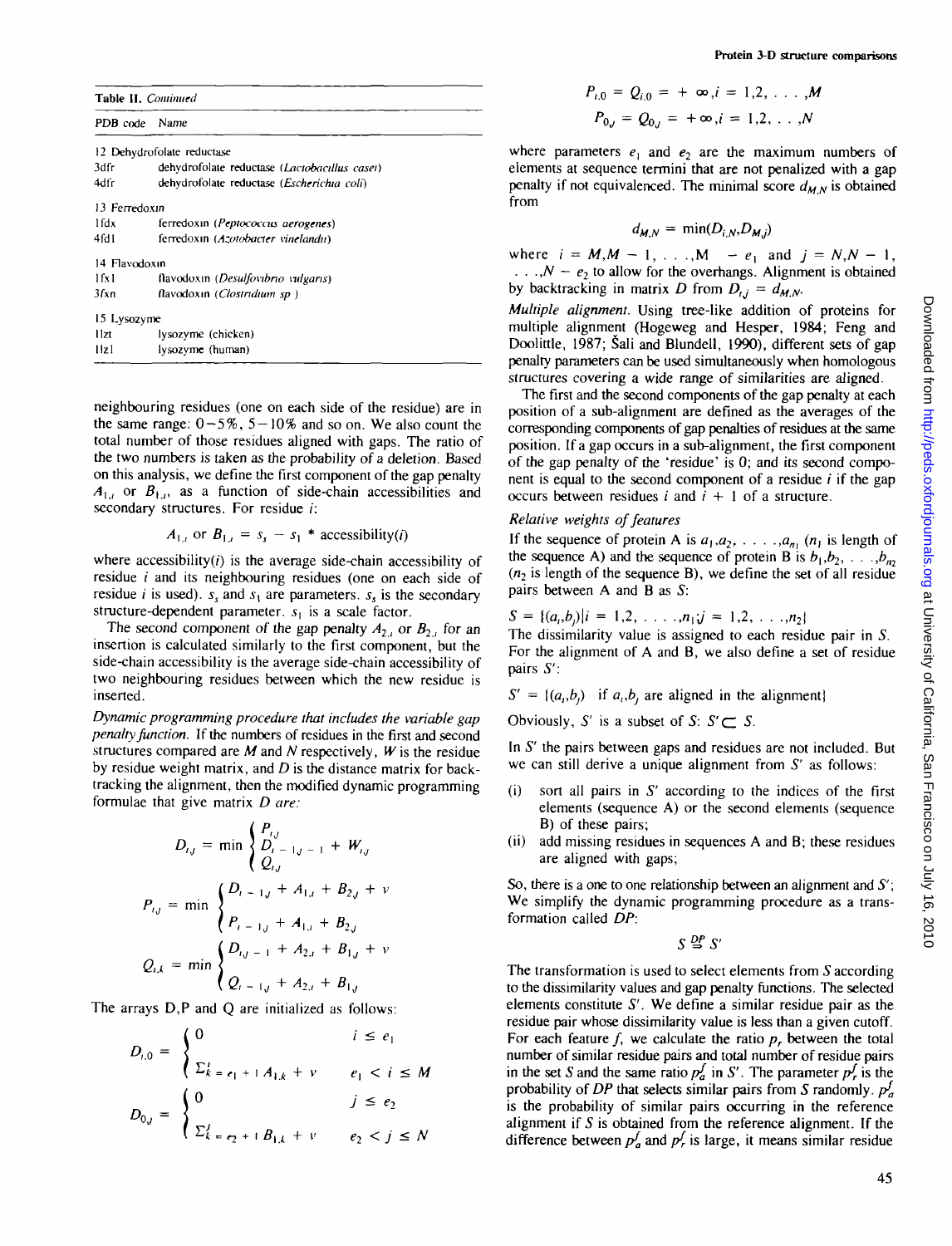

Fig. 1. The correlations between residue side-chain accessibilities and probabilities of residues to be deleted for alignments of proteins with sequence identities (a) 20 — 30% and (b) 40—50%. Accessibilities are calculated as described in the text. The protein structures used in the analysis arc listed in Table II The circles indicate the observed values. Solid lines are least square Fits to the observed values, cc is the correlation coefficient.

| Table III. Normalized relative weights |        |           |                                           |           |           |           |           |            |
|----------------------------------------|--------|-----------|-------------------------------------------|-----------|-----------|-----------|-----------|------------|
| Feature no.                            | Cutoff |           | Weights for different sequence identities |           |           |           |           |            |
|                                        |        | $\leq 20$ | $20 - 30$                                 | $30 - 40$ | $40 - 50$ | $50 - 60$ | $60 - 70$ | $70 - 100$ |
|                                        | 3.0    | 035       | 1.076                                     | 081       | 1 1 1 4   | 1068      | 1.095     | 1.024      |
|                                        | 2.3    | 0.522     | 0.571                                     | 0623      | 0 716     | 0.780     | 0.893     | 1.105      |
| 3                                      | 10.0   | 1.393     | 1.357                                     | 1.227     | 1.197     | 1 0 3 0   | 1.049     | 0.958      |
| 4                                      | 180.0  | 0.090     | 0.117                                     | 0.057     | 0.083     | 0.061     | 0.049     | 0 0 39     |
| 5.                                     | 180.0  | 0.872     | 0.762                                     | 0.660     | 0.623     | 0 542     | 0.619     | 0.567      |
| 6                                      | 180.0  | 0.932     | 0.908                                     | 0 791     | 0.795     | 0.701     | 0.775     | 0.749      |
|                                        | 100.0  | 0838      | 0.761                                     | 0.691     | 0.721     | 0680      | 0.735     | 0.755      |
| 10                                     | 100.0  | 0 547     | 0.438                                     | 0.465     | 0.412     | 0448      | 0.454     | 0.487      |
| 14                                     | 1.0    | 0 5 1 5   | 0.787                                     | 0.836     | 0 9 5 3   | 083       | 0.915     | 0884       |
| 17                                     | 7.0    | 1.206     | 1 177                                     | 1.279     | 1.196     | 1.271     | 1 266     | 1 242      |
| 18                                     | 180.0  | 0.595     | 0.547                                     | 0.589     | 0.563     | 0.577     | 0.475     | 0.456      |
| 19                                     | 180.0  | 0.807     | 0.717                                     | 0.784     | 0.740     | 0.723     | 0643      | 0672       |
| 20                                     | 100    | 0.647     | 0.783                                     | 0.916     | 0.887     | 1.038     | 1030      | 1 063      |
| 21                                     | 10     | 0.538     | 0.802                                     | 0.917     | 0.918     | 1 019     | 0 737     | 0.581      |

Note: see Table I for feature numbers.

pairs occur in alignments with higher probability than the probability that similar residue pairs occur randomly. This reflects the fact that this feature is important for the reference alignment. Hence it should have a great contribution to the overall matrix. We use the normalized difference as a relative weight of the feature.

In our analysis, we group all known pairwise alignments (these may be inferred from multiple alignments) (Table II) according to the sequence identity of each pair of proteins compared. For example, all alignments whose sequence identities are  $<$  20%,  $20 - 30\%$ , etc. are in different groups. Then for each group of the alignments,  $p_r^f$  and  $p_a^f$  were calculated for several different cutoffs for similar pairs. The cutoff is selected so that most residue pairs in the alignment are similar pairs.

The difference between  $p^f$  and  $p^f$  for each feature is normalized by the sum of all the differences.

## **Results and discussion**

Figure 1 shows a linear correlation between amino acid accessibilities and the probabilities of deletions. In our analysis we have used the average accessibility of diree residues: the residue to be deleted and those on either side. For an insertion we have used the average accessibilities for the two residues between which the insertion is to be made. In all cases the accessibilities are those of the side-chain. The correlation between the probability of a deletion and the accessibility is better for the three residues than for the single residue deleted, indicating that the probability of a deletion or an insertion is dependent on the genera] accessibility of a region of the polypeptide rather than that of the individual amino acid. This is consistent with the idea that some movement is required in order to accommodate the insertion or deletion. The analysis shows that the increase in the probability of a deletion with increased accessibility is greater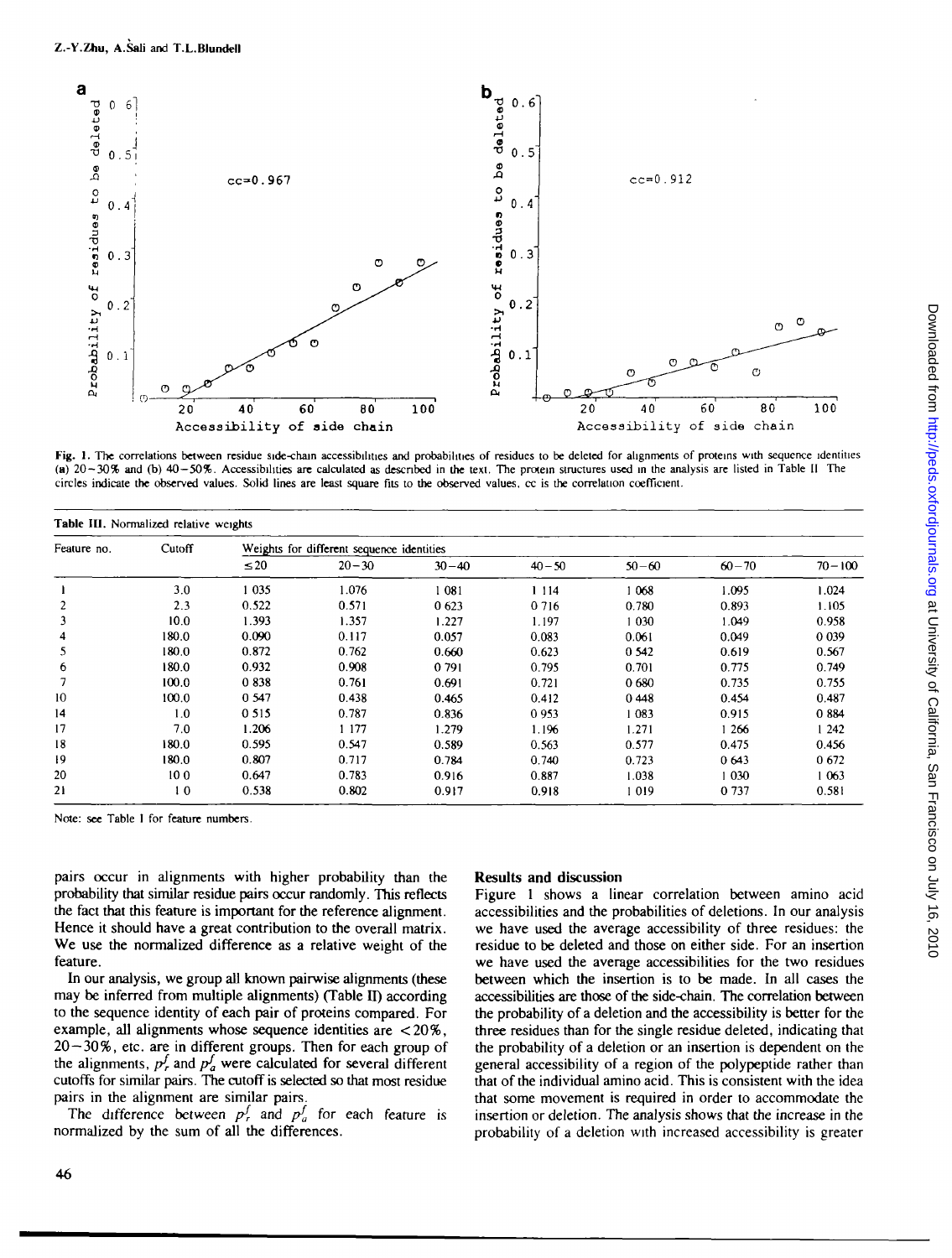## **Table IV.** Correlation coefficient of relative weights

| Groups     | $\leq 20$ | $20 - 30$        | $30 - 40$ | $40 - 50$ | $50 - 60$ | $60 - 70$ | $70 - 100$ |  |
|------------|-----------|------------------|-----------|-----------|-----------|-----------|------------|--|
| $\leq 20$  | $\infty$  | 0.886            | 0 799     | 0.734     | 0 560     | 0.683     | 0.599      |  |
| $20 - 30$  | 0.886     | $\overline{000}$ | 0.960     | 0.945     | 0.824     | 0.865     | 0 742      |  |
| $30 - 40$  | 0.799     | 0.960            | 1.000     | 0.984     | 0.934     | 0.926     | 0.915      |  |
| $40 - 50$  | 0.734     | 0.945            | 0.948     | 1.000     | 0.959     | 0948      | 0.848      |  |
| $50 - 60$  | 0.560     | 0.824            | 0.934     | 0.959     | 1.000     | 0.944     | 0.866      |  |
| $60 - 70$  | 0.638     | 0.865            | 0.926     | 0.948     | 0.944     | 1.000     | 0.966      |  |
| $70 - 100$ | 0 5 9 9   | 0.742            | 0.915     | 0.848     | 0.866     | 0.966     | 1.000      |  |

**Table V.** Structures used in the comparisons

| PDB code                | Name                                        | $N$ residues | Resolution | R factor |  |  |  |
|-------------------------|---------------------------------------------|--------------|------------|----------|--|--|--|
| (a) Azurin/plastocyanin |                                             |              |            |          |  |  |  |
| 1AZU                    | azurin (Pseudomonas aeruginosa)             | 126          | 2.7        | 35.0     |  |  |  |
| 1PAZ                    | pseudoazurin (Alcaligenes faecalis)         | 120          | 1.5        | 15.9     |  |  |  |
| 1PCY                    | Plastocyanin (poplar)                       | 99           | 16.        | 17.0     |  |  |  |
| 2AZA                    | azurin (Alcaligenes faecalis)               | 129          | 25         | 15.7     |  |  |  |
| (b) Aspartic proteinase |                                             |              |            |          |  |  |  |
| 2APP                    | pencillopepsin (Penicillinium janthinellum) | 323          | 1.8        | 13.6     |  |  |  |
| 2APP                    | rhizopuspepsin (Rhizopus chinensis)         | 325          | 1.8        | 14.3     |  |  |  |
| 2CMS                    | chymosin (bovine)                           | 323          | 2.2        |          |  |  |  |
| 2PEP                    | pepsin (porcine)                            | 326          | 2.0        | 18.0     |  |  |  |
| 4APE                    | endothiapepsin (Endothia parasitica)        | 330          | 2.1        | 17.8     |  |  |  |
|                         |                                             |              |            |          |  |  |  |





Fig. 2. The gap penalties for each of the residues in protein PIAZU that were used to obtain the sub-alignment of PIAZU and P2AZAA by COMPARER. The solid line represents the first components of gap penalties The dashed line represents their second components. The first line below the x-axis is the sequence of PIAZU, in which the standard one-letter code for amino acids is used. The second line indicates the secondary structures of residues which are defined by the program DSSP (Kabsch and Sander, 1983): 'a',  $\alpha$ -helix, 'b',  $\beta$ -strand.

for comparison of sequences with lower percentage sequence identity.

Our analysis of the probability of finding insertions or deletions in secondary structure elements confirms the generally held view that they rarely occur in  $\alpha$ -helices and  $\beta$ -strands, although their existence in  $\beta$ -strands can be accommodated with a  $\beta$ -bulge and in a helix by a kink. We have defined three values of the parameters  $s<sub>s</sub>$  which characterize residues in  $\alpha$ -helices,  $\beta$ -strands and loop regions. From an analysis of alignments using different values of these parameters we have demonstrated that values for *ss* of 2.5, 2.5 and 2.00 are appropriate. We have also introduced a further parameter  $s_1$  which relates the variation of gap penalties for the different secondary structure elements to the variation of side-chain accessibilities. Again, using various values in trial alignments, we found that an optimal value was 1. The analysis also shows that deletions may occur at the termini of secondary structure elements. Therefore, we reduce the first component gap penalties for the first and last two residues at each end of the secondary structural elements by 20%.

Table III shows seven groups of normalized weights for each feature. Table IV, which gives their correlation coefficients, shows that the seven groups of parameters have no significant differences, although they were derived from alignments which have different similarities. This may be a consequence of the fact that these parameters are relative weights.

Features 1, 3 and 17, which are related to the residue positions in space, have relatively high weights. However, although the residue positions are important in 3-D structure comparisons, they do not dominate the parameters in Table III. Table III also shows that side-chain accessibility (feature 7) has higher weight than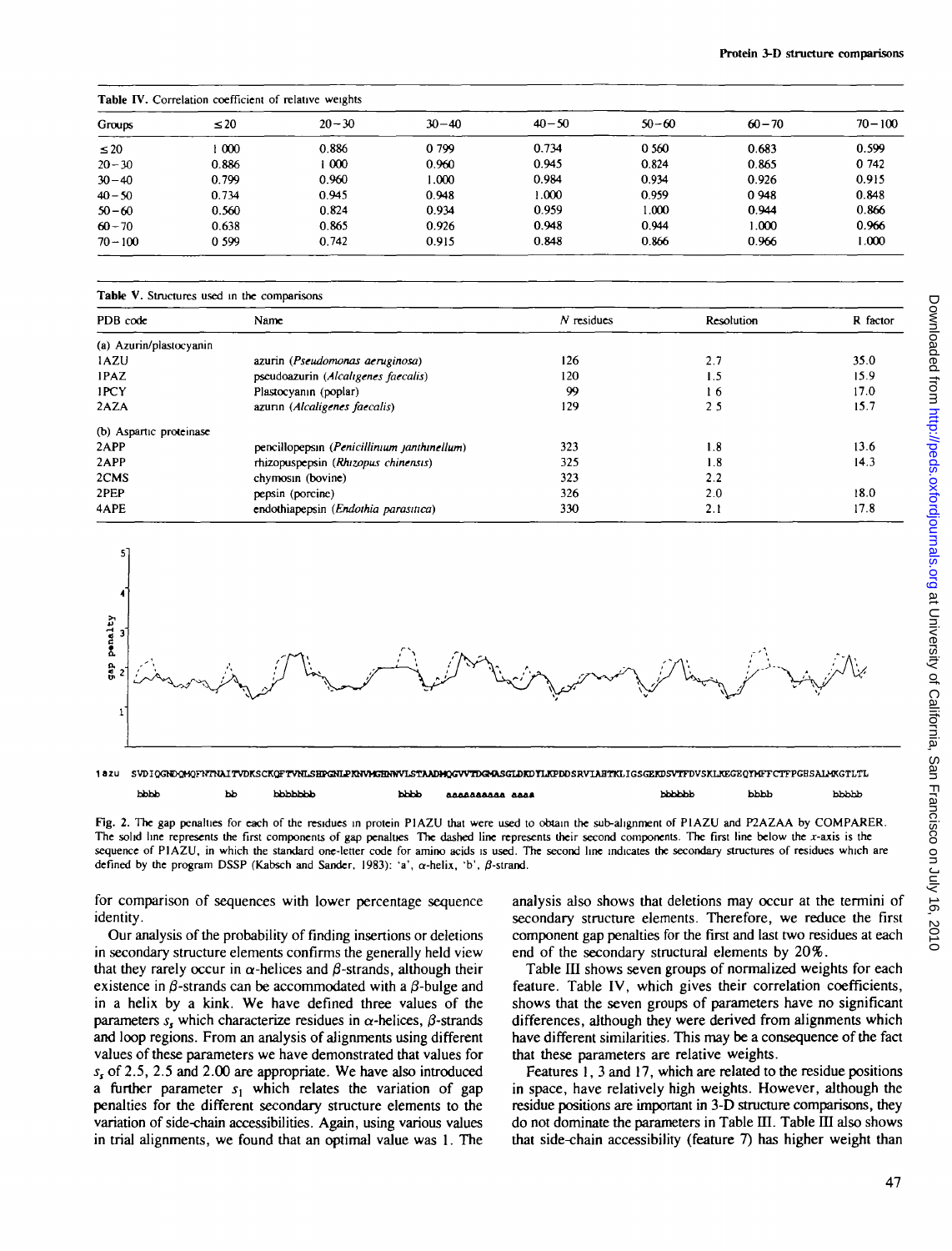main-chain accessibility (feature 10) and that the psi dihedral angles (feature 19) have higher weight than phi angles (feature 18). The weight of side-chain orientation relative to molecular gravity centre (feature 4) is the lowest.

We have used the modified COMPARER with the new weights and the variable gap penalty function to align the proteins in Table V and other proteins or motifs from the Brookhaven Protein Data Bank (Bernstein *et ai,* 1977). The parameters for the relevant percentage sequence identities (Table *UT)* are used without manual intervention.

## *Alignment of azurin and plastocyanin proteins*

Azurin and plastocyanin are blue copper proteins. The four proteins, for which high resolution 3-D structures have been

determined, are listed in Table V. Each of the proteins contains two  $\beta$ -sheets.

We first compared P1AZU and P2AZAA and P1PAZ with P1PCY. The two resulting sub-alignments were then compared to get the family alignment. Figure 2 shows the gap penalty used in the alignment of PI AZU. The two sub-alignments and their gap penalities in each position are shown in Figure 3. Figure 4 shows the COMPARER alignment of the four proteins.

The alignments of azurin and poplar plastocyanin (corresponding to P1 AZU and P1 PCY in our data set) have been previously considered by Chothia and Lesk (1982), Adman (1985) and Taylor and Orengo (1989b). For sheet S-2 indicated in Figure 4, our alignment agrees with theirs. However, for sheet S-l, our



**Fig. 3.** The gap penalties for each of the 'residues' (a) in the sub-alignment of PIAZU and PIAZA and (b) in the sub-alignment of PIPAZ and PIPC) which were used to obtain the family alignment (Figure 4). The same convention as in Figure 2 is used for gap penalties and protein sequences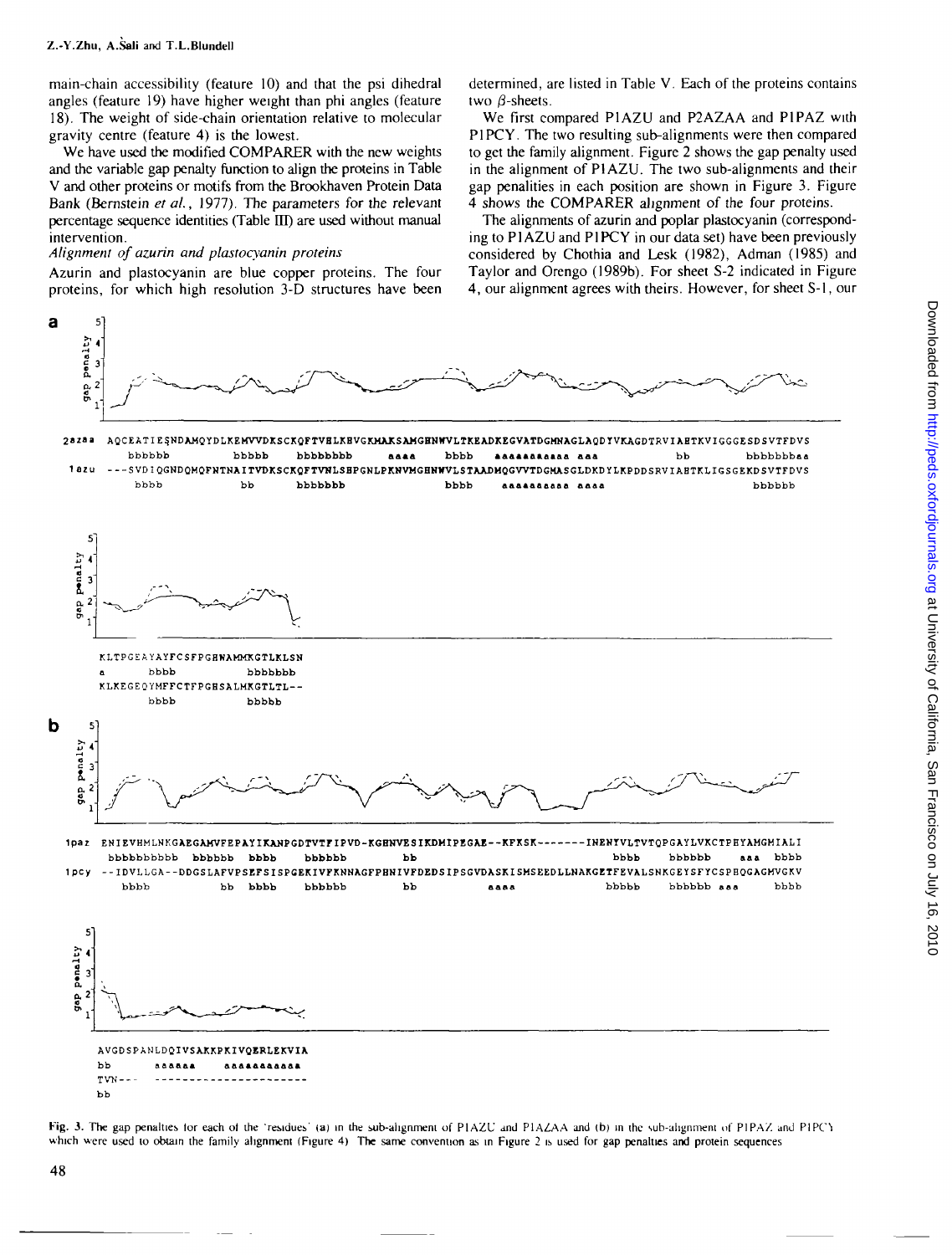|        | 10 <sup>°</sup>                                                                                                                                                     | 20                                                                    | 30                                                           | -40                                                          | 50                            |
|--------|---------------------------------------------------------------------------------------------------------------------------------------------------------------------|-----------------------------------------------------------------------|--------------------------------------------------------------|--------------------------------------------------------------|-------------------------------|
| o2azaa | a q c ē a t I ē <u>S ñ</u> d - - - - - a m q Y d l k e M v V d k s C k q F t V h L k H v g k m a k s a m G                                                          |                                                                       |                                                              |                                                              |                               |
|        | $+ \beta \beta \beta \beta \beta$                                                                                                                                   |                                                                       | + βββββ ββββββββ                                             |                                                              | $\alpha \alpha \alpha \alpha$ |
| plazu  | s v d l q G n d - - - - - q m q F n t n a I t V d k s c k q f t V n L s H p g n l p k n v m G                                                                       |                                                                       |                                                              |                                                              |                               |
|        | $\beta$ $\beta$ $\beta$ $\beta$                                                                                                                                     |                                                                       | $A + \beta \beta$ $\beta \beta \beta \beta \beta \beta$      |                                                              |                               |
| plpaz  | enië VhMl nkgae gam V Fepay I k An - - - p g d t V t F 1 p v d - - k - - - - g                                                                                      |                                                                       |                                                              |                                                              |                               |
|        | $\beta \beta \beta \beta \beta \beta \beta \beta \beta$ $\beta + \beta + \beta \beta \beta$ $\beta \beta \beta \beta$ $\beta + \beta \beta \beta \beta \beta \beta$ |                                                                       |                                                              |                                                              | $\sim$ 100 $\pm$ 100 $\pm$    |
| plpcy  |                                                                                                                                                                     |                                                                       | idVILGa - - ddgslafvpsefsls - - - pgeklvFkNñag - f - - - - p |                                                              |                               |
|        |                                                                                                                                                                     | $\beta \beta \beta \beta_+$ + $\beta \beta$ $\beta \beta \beta \beta$ |                                                              | $\theta$ + $\beta$ $\beta$ $\beta$ $\beta$ $\beta$ $\beta$ + |                               |
|        | $S-1$                                                                                                                                                               |                                                                       | $S - 2$                                                      | $S-1$                                                        |                               |

|        | 60.                          |                                                                                                           | 70 | 80. |                               | 90.                                                                                                                                                                               | 100 |
|--------|------------------------------|-----------------------------------------------------------------------------------------------------------|----|-----|-------------------------------|-----------------------------------------------------------------------------------------------------------------------------------------------------------------------------------|-----|
| p2asaa |                              |                                                                                                           |    |     |                               | $\underline{\hat{\mu}}\tilde{\underline{N}}$ WV L T k $\bar{\epsilon}$ ad k e g V A $\underline{t}$ d G m n a g l a q d y V k a g $\tilde{D}$ t i - V i a h T k - - - V l - G G g |     |
|        | $\beta\,\beta\,\beta\,\beta$ | $\alpha\alpha\alpha\alpha\alpha\alpha\alpha\alpha\alpha\alpha\alpha+ \alpha\alpha\alpha_{++}$             |    |     | BΒ                            |                                                                                                                                                                                   |     |
| plazu  |                              |                                                                                                           |    |     |                               | $\underline{H} \tilde{N} WV L \leq \overline{t}$ a a dmqg $Vv \underline{t}$ d Gmas gldk d y L k p dd s $\underline{t}$ - v i a h T k - - - L I - G s g                           |     |
|        | $\beta \beta \beta \beta$    | $\alpha \alpha \alpha \alpha \alpha \alpha \alpha \alpha \alpha \alpha + \alpha \alpha \alpha + \epsilon$ |    |     |                               |                                                                                                                                                                                   |     |
| plpas  |                              |                                                                                                           |    |     |                               | HNV & S i k - - - - - - - - - - - - - - - - - dm i P e g a e - - k f - k S k - - - - - - - i n                                                                                    |     |
|        | βß                           |                                                                                                           |    | $+$ |                               |                                                                                                                                                                                   |     |
| plpcy  |                              |                                                                                                           |    |     |                               | HNI v F d e - - - - - - - - - - - - - - - - - d s I p s g v d a s k i - Sm s e e d l l n a k g                                                                                    |     |
|        | βß                           |                                                                                                           |    |     | $\alpha \alpha \alpha \alpha$ |                                                                                                                                                                                   |     |
|        | $8 - 2$                      |                                                                                                           |    |     |                               |                                                                                                                                                                                   |     |

|                  | 110                                                                                                                                                                                                                                                             | 120                                 | 130                             | 140<br>150                                                                                                 |
|------------------|-----------------------------------------------------------------------------------------------------------------------------------------------------------------------------------------------------------------------------------------------------------------|-------------------------------------|---------------------------------|------------------------------------------------------------------------------------------------------------|
| 2asaa            | $\underline{\tilde{e}}$ s d $\tilde{s}$ v $\tilde{t}$ $F \underline{\tilde{d}}$ v $\tilde{s}$ k $L$ t $p$ $g$ $\tilde{e}$ a $\tilde{Y}$ A $\underline{Y}$ FC $\underline{\tilde{S}}$ f $p$ $g$ $\underline{\tilde{H}}$ w a - mM $\tilde{k}$ $g$ t $L$ k $L$ s n |                                     |                                 |                                                                                                            |
|                  | $\beta \beta \beta \beta \beta \beta \beta \alpha \alpha \alpha + \beta \beta \beta \beta +$                                                                                                                                                                    |                                     |                                 | $\n  β β β β β$                                                                                            |
| lazu             | g k d $\frac{1}{2}$ v t F d v s k L k e g e q YmFFCT f p g H s a - 1 M k g t L t L                                                                                                                                                                              |                                     |                                 |                                                                                                            |
|                  | $\beta$ $\beta$ $\beta$ $\beta$ $\beta$                                                                                                                                                                                                                         | $\theta \beta \beta \beta$          | $\beta$ $\beta$ $\beta$ $\beta$ |                                                                                                            |
| ilpaz            |                                                                                                                                                                                                                                                                 |                                     |                                 | enyvitVt - - - - qp - gAYLVkCt - p - hyamGMIALIAVgd spanldqlvs                                             |
|                  | $\beta$ $\beta$ $\beta$ $\beta$                                                                                                                                                                                                                                 | $+$ $\beta$ $\beta$ $\beta$ $\beta$ |                                 | $\alpha \alpha \alpha_+ \beta \beta \beta \beta \beta \beta_+ + \alpha \alpha \alpha \alpha \alpha \alpha$ |
| 1 <sub>pcy</sub> | et feva Ls - - - - n k - $g \tilde{e}$ Y s F y C $\bar{S}$ - p - $\tilde{h}$ q g a $g$ M v g $\tilde{k}$ V t V n                                                                                                                                                |                                     |                                 |                                                                                                            |
|                  | $\beta \beta \beta \beta \beta$                                                                                                                                                                                                                                 |                                     | +βββββ ααα + ββββββ             |                                                                                                            |

 $s - 2$ 

 $s-2$ 

 $2a$ saa ilasu ilpaz

 $S - 1$ 

ak <u>K</u>pki V ğēr L ēkvia  $\alpha \alpha \alpha \alpha \alpha \alpha \alpha \alpha \alpha \alpha \alpha$  $1<sub>pcy</sub>$ 

160

Fig. 4. The COMPARER alignment of azurin and plastocyanin proteins See Table V for protein codes. The amino acid code is the standard one-letter code formatted using the following convention (Overington et al., 1990): Italic for positive phi; UPPER CASE for solvent inaccessible residues (less 7%): lower case for solvent accessible residues; bold type for hydrogen bonds to main-chain amide nitrogen, underline for hydrogen bonds to main-chain carbonyl oxygen, tilde ~ for side-chain-side-chain hydrogen bonds

alignment agrees with those of both Adman et al. (1985) and Taylor and Orengo (1989b) but is shifted two residues over the whole sheet compared with that of Chothia and Lesk (1982). Comparisons of sequence and structure features of these two proteins together with those of two further related proteins as shown in Figure 4 indicate that our alignment is preferable. In the second strand of sheet 2, we have two conserved residues: an exposed and side-chain hydrogen bonded threonine and a buried valine (position numbers 35 and 36 in Figure 4) in the first three proteins. This conservation, together with the similarity between PIPCY and PIPAZ, supports the alignments of PIPCY with P1AZU in the strand shown in Figure 4. In the third strand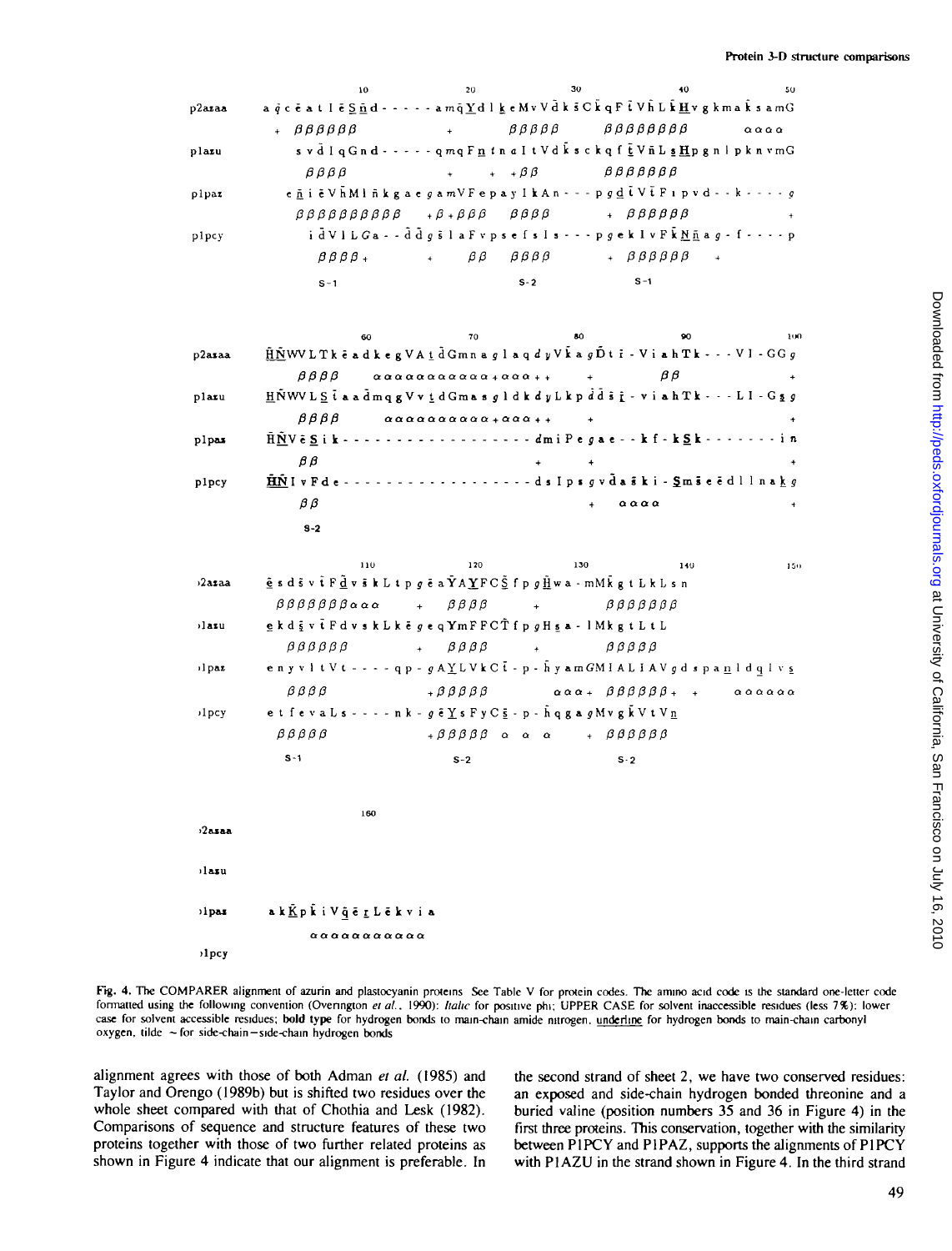|                   | 10                      | 20                                                        | 30                                  | 40<br>50                                                                                                                                                                                                                                                                                                                                                                                                                                                                                                            |
|-------------------|-------------------------|-----------------------------------------------------------|-------------------------------------|---------------------------------------------------------------------------------------------------------------------------------------------------------------------------------------------------------------------------------------------------------------------------------------------------------------------------------------------------------------------------------------------------------------------------------------------------------------------------------------------------------------------|
| lapen             |                         |                                                           |                                     | stg $\tilde{s}$ at $\tilde{T}$ t pid $\tilde{s}$ l - $\tilde{D}$ d a $\tilde{\underline{Y}}$ i $\tilde{T}$ p $V$ - q̃ I $G$ t - - - - - - paq t L n L d F d T G s S                                                                                                                                                                                                                                                                                                                                                 |
| <b>lappn</b>      |                         |                                                           |                                     | aasgvAtNtPta - n - De ë Y i TpV - t I g - - - - - - - - - g t t L n L n F d T G s A                                                                                                                                                                                                                                                                                                                                                                                                                                 |
| ?aprn             |                         |                                                           |                                     | $\mathbf{a} \otimes \mathbf{v} \otimes \mathbf{t}$ V p M $\mathbf{t} \tilde{\mathbf{D}}$ y $\mathbf{g}$ - $\mathbf{n}$ - $\tilde{\mathbf{d}}$ i $\tilde{\mathbf{e}}$ Y y G $\tilde{\mathbf{q}}$ V - $\tilde{\mathbf{t}}$ I G $\tilde{\mathbf{t}}$ - - - - - - - p G $\mathbf{k}$ $\tilde{\mathbf{k}}$ F $\tilde{\mathbf{n}}$ L d F $\tilde{\mathbf{d}}$ T                                                                                                                                                           |
| ?pepn             |                         |                                                           |                                     | i Gd Ep L e Ñ y - - l - d t e Y f G t I - G l G t - - - - - - - p a q d F t V i F d T G S S                                                                                                                                                                                                                                                                                                                                                                                                                         |
| ?cmsn             |                         |                                                           |                                     | gēvAs VpL t n y - - l - d s q Y f g k l - y L G t - - - - - - p p q ē F t V L F d T g s S                                                                                                                                                                                                                                                                                                                                                                                                                           |
| lapec             |                         |                                                           |                                     | y t g s i t y t a V s t - - - - k q̂ G f W e W t $\underline{S}$ t G y a v g s g t f k s t - s l d̄ G I A d̄ T G t t                                                                                                                                                                                                                                                                                                                                                                                                |
| 'appc             |                         |                                                           |                                     | y t g s L t y t g V d n - - - - s q G f W s F n V d s y t A g s q - - s g d - g f s G 1 A d T G t t                                                                                                                                                                                                                                                                                                                                                                                                                 |
| 'aprc             |                         |                                                           |                                     | FkgslttVpIdn - - - - sr GwWgIiVdrAtvgtstV - as - sfdGiLdTgit                                                                                                                                                                                                                                                                                                                                                                                                                                                        |
| 'pepc             |                         |                                                           |                                     | ytgslnwVpViv - - - - - egyWQI i Ldsli Mdge i lacsggc qAIVdTgis                                                                                                                                                                                                                                                                                                                                                                                                                                                      |
| ?cmsc             | $\beta$ $\beta$ $\beta$ |                                                           |                                     | y t $g$ s l $\underline{h}$ w $\vee$ p $\vee$ $\underline{\tilde{t}}$ v - - - - - q q y $\vee$ $\ddot{\tt q}$ $\in \tilde{t}$ $\vee$ d $\tilde{s}$ $\vee$ $\underline{t}$ i $s$ $g$ v $\vee$ $\wedge$ $C$ $\underline{\mathfrak{e}}$ $g$ $g$ $c$ $\tilde{q}$ A $i$ L $\tilde{d}$ T $\underline{g}$ $\tilde{t$<br>$\beta$ $\beta$ $\beta$ $\beta$ $\beta$                                                                                                                                                            |
|                   |                         |                                                           | $\beta\beta\beta\beta$ $\beta\beta$ |                                                                                                                                                                                                                                                                                                                                                                                                                                                                                                                     |
| lapen             | 60                      | 70                                                        | 80                                  | 100<br>90<br>$\tilde{\mathbf{D}}\mathbf{L}\tilde{\mathbf{W}}\mathbf{V}\,\mathbf{F}\,\tilde{\mathbf{S}}\,\mathbf{s}\,\tilde{\mathbf{c}}\,\underline{\mathbf{T}}\,\underline{\mathbf{t}}\,\mathbf{a}\,\mathbf{s}\,\underline{\mathbf{e}}\,\mathbf{v}\,\tilde{\mathbf{d}}\,\mathbf{g}\,\underline{\mathbf{Q}}\,\mathbf{t}\,\mathbf{i}\,\tilde{\mathbf{Y}}\,\mathbf{t}\,\mathbf{P}\,\mathbf{s}\,\mathbf{k}\,\tilde{\mathbf{S}}\,\mathbf{t}\,\tilde{\mathbf{t}}\,\mathbf{-A}\,\mathbf{k}\,\mathbf{l}\,\mathbf{l}\,\math$ |
| 'appn             |                         |                                                           |                                     | $\tilde{\mathbf{D}}\mathbf{L}\mathbf{W}\mathbf{V}\mathbf{F}\mathbf{S}$ $\tilde{\mathbf{t}}$ $\tilde{\mathbf{c}}$ $\mathbf{L}\mathbf{p}$ as $\mathbf{q}\mathbf{q}\mathbf{q}\mathbf{g}\mathbf{g}\mathbf{\tilde{\mathbf{H}}}$ s v $\tilde{\mathbf{Y}}\tilde{\mathbf{n}}\mathbf{P}\tilde{\mathbf{s}}$ a - - $\tilde{\mathbf{t}}$ - - $\mathbf{G}\mathbf{k}$ e $\mathbf{l}$ s $g$ $\tilde{\mathbf{y}}$ t                                                                                                                 |
| laprn             |                         |                                                           |                                     | $\tilde{\mathbf{D}}$ LWIAStlC- $\tilde{\mathbf{L}}$ $\mathbf{C}$ gsg $\tilde{\mathbf{Q}}$ tk $\tilde{\mathbf{Y}}$ dpnq $\tilde{\mathbf{S}}$ st-yqad-git $\mathbf{W}$ sisy $\cdots$ gd- $g$                                                                                                                                                                                                                                                                                                                          |
| ?pepn             |                         |                                                           |                                     | $\tilde{\mathbf{N}}$ LWVPSvyCsslACsdhüqFnPddŠst - - feat - - qeLsity - - - gt - - -                                                                                                                                                                                                                                                                                                                                                                                                                                 |
| <i>l</i> cman     |                         |                                                           |                                     | $\tilde{d}$ FWVPS i y Ck $\tilde{s}$ n A Ck $n$ $n$ q $r$ F $d$ P $i$ k $\tilde{S}$ $t$ $\cdot$ - f q $n$ $l$ - $g$ k $p$ $L$ $s$ i $n$ $y$ $\cdot$ - $\cdot$ $g$ $t$ - $\cdot$ -                                                                                                                                                                                                                                                                                                                                   |
| lapen             |                         |                                                           |                                     | $1$ L y L p - - - - - - - - - a t V V s a $YW$ a q - - V s g A k s s s v g g y v F p c s a - - - t -                                                                                                                                                                                                                                                                                                                                                                                                                |
| lappc             |                         |                                                           |                                     |                                                                                                                                                                                                                                                                                                                                                                                                                                                                                                                     |
| laprc             |                         |                                                           |                                     | l L i L p - - - - - - - - - <u>ñ</u> n i A a <u>s</u> V A r a - - <u>Y</u> - g A s d ñ g - d g t Y t I g c d t - - s a -                                                                                                                                                                                                                                                                                                                                                                                            |
| ?pepc             |                         |                                                           |                                     | l LTG p - - - - - - - - - - t s a l a n l Q s d - - I - g A s e n s d - g e m v l s c s s i d - s -                                                                                                                                                                                                                                                                                                                                                                                                                 |
| ?cmsc             |                         |                                                           |                                     | $\tilde{k} LVGp$ - - - - - - - - - g s d l l n l $\tilde{Q}q$ a - - I - g A t q n q y - g e f $\tilde{d}$ I d c d n l s - y -                                                                                                                                                                                                                                                                                                                                                                                       |
|                   | $\beta \beta \beta$     | $\alpha$ $\alpha$                                         | $\beta \beta \beta$                 | $\beta$ $\beta$ $\beta$                                                                                                                                                                                                                                                                                                                                                                                                                                                                                             |
|                   | 110                     | 120                                                       | 130                                 | 140<br>150                                                                                                                                                                                                                                                                                                                                                                                                                                                                                                          |
| 4apen             |                         |                                                           |                                     | $\tilde{\texttt{S}}$ s $\underline{\texttt{S}}$ s $g$ $\bar{\texttt{d}}$ $\texttt{V}$ $\tilde{\texttt{y}}$ $\texttt{V}$ $\texttt{S}$ $\texttt{V}$ $\texttt{S}$ $\texttt{S}$ . $\cdots$ $\cdots$ $\cdots$ $\cdots$ $\cdots$ $\cdots$ $\tilde{\texttt{Q}}$ $\texttt{A} \texttt{V}$ $\tilde{\texttt{E}}$ $\tilde{\texttt{S}}$ $\texttt{A}$ $\texttt{k}$ $\texttt{V$                                                                                                                                                    |
| 2appn             |                         |                                                           |                                     |                                                                                                                                                                                                                                                                                                                                                                                                                                                                                                                     |
| 2aprn             |                         |                                                           |                                     |                                                                                                                                                                                                                                                                                                                                                                                                                                                                                                                     |
|                   |                         |                                                           |                                     |                                                                                                                                                                                                                                                                                                                                                                                                                                                                                                                     |
| 2pepn             |                         |                                                           |                                     |                                                                                                                                                                                                                                                                                                                                                                                                                                                                                                                     |
| 2cmsn             |                         |                                                           |                                     | $g$ s M t G i L G y $\tilde{\texttt{D}}$ t V q V $g$ $g$ i s $\tilde{\texttt{D}}$ t $n$ - $\cdots$ $\cdots$ $\cdots$ $\cdots$ $\cdots$ $\cdots$ $\sim$ $\sim$ $\tilde{\texttt{Q}}$ $\texttt{I}$ FG L $\tilde{\texttt{S}}$ e t $\tilde{\texttt{E}}$ $p$ $g$                                                                                                                                                                                                                                                          |
| <b>Aapec</b>      |                         |                                                           |                                     | $g$ $\bar{s}$ $M$ q $G$ $i$ $L$ $G$ $y$ $\tilde{D}$ $t$ $V$ $t$ $V$ $s$ $\underline{\tilde{n}}$ $I$ $v$ $\tilde{D}$ $i$ $q$ $\cdots$ $\cdots$ $\cdots$ $\cdots$ $\cdots$ $\tilde{Q}$ $\underline{T}$ $V$ $G$ $L$ $\tilde{S}$ $\underline{t}$ $\tilde{q}$ $\tilde{E}$ $p$ $g$                                                                                                                                                                                                                                        |
| 2appc             |                         |                                                           |                                     | - - - - - - - L p s F t F G V g s a r i v l p G d y 1 d f g p i s t g s s s C f G G l q s $\tilde{\underline{\mathbf{S}}}$ a g 1 $\cdot$ -                                                                                                                                                                                                                                                                                                                                                                          |
| 2aprc             |                         |                                                           |                                     | ······ LpdFs V s l <i>i g</i> y t A t V p G s l I <u>n</u> y g p <u>S</u> g <u>d</u> g - s t C l G G I q s N s g ı - -                                                                                                                                                                                                                                                                                                                                                                                              |
| 2pepc             |                         |                                                           |                                     | - - - - - - f k p L v F s I n g a s F q V s p d S L v f e e f - - - q g q C i A G F G y g ñ - w - -<br>- - - - - - Lpd I v F t l ñ g v q Y p L s p s A Y I l a d - - - - d g s C t S G F e g m d v p t -                                                                                                                                                                                                                                                                                                            |
| 2cm <sub>SC</sub> |                         |                                                           |                                     | $\cdots$ $\cdots$ - Mpt V v F $\tilde{\mathbf{c}}$ I ng km Y p L $\tilde{\mathbf{t}}$ p s a $\underline{\Upsilon}$ s q d $\cdots$ - q g f C t $\tilde{\mathbf{S}}$ g F q s e n h s - -                                                                                                                                                                                                                                                                                                                              |
|                   |                         | $\beta \beta \beta \beta \beta + \beta \beta \beta \beta$ |                                     | $\beta$ $\beta$ $\beta$ $\beta$                                                                                                                                                                                                                                                                                                                                                                                                                                                                                     |
|                   | 160                     | 170                                                       | 180                                 | 190<br>200                                                                                                                                                                                                                                                                                                                                                                                                                                                                                                          |
| 4apen             |                         |                                                           |                                     | ssftedstiDGlLGLAfttl NtVsptqqkTFPdnAka--sLdtpVFTAdL                                                                                                                                                                                                                                                                                                                                                                                                                                                                 |
| 2appn             |                         |                                                           |                                     | ağ f q q d t n p D G l L G L A f s s i N t V q p q s q t T F F d i V k s - - g L a q p L F A V A L                                                                                                                                                                                                                                                                                                                                                                                                                  |
| 2aprn             |                         |                                                           |                                     | asfasg-pāDGLLGLGfdti Tivr-- gVkTPMdñLigqgllsrpIFGVyL                                                                                                                                                                                                                                                                                                                                                                                                                                                                |
| 2pepn             |                         |                                                           |                                     | s flyyA - p fDG i LGLAYpsi Šag - - - gat PVFd ā Lwd ğ g l Vs q d l F SV y L                                                                                                                                                                                                                                                                                                                                                                                                                                         |
| 2 <sub>cmsn</sub> |                         |                                                           |                                     | $d v F \leq y a - \underline{e} F d G I L G M A Y p s l A \bar{s} e - - - y \bar{S} i PV F d \bar{n} M m_B \underline{r} h l V a q d l F \underline{S} V \hat{Y} M$                                                                                                                                                                                                                                                                                                                                                 |
| <b>Aapec</b>      |                         |                                                           |                                     |                                                                                                                                                                                                                                                                                                                                                                                                                                                                                                                     |
| 2appc             |                         |                                                           |                                     | - - - - - - - - g f S i F G - - - - - - - - - - - - - - - - - D I F L K g - - - - - - Q Y V V F d s                                                                                                                                                                                                                                                                                                                                                                                                                 |
| 2aprc             |                         |                                                           |                                     |                                                                                                                                                                                                                                                                                                                                                                                                                                                                                                                     |
| 2pepc             |                         |                                                           |                                     |                                                                                                                                                                                                                                                                                                                                                                                                                                                                                                                     |
| 2cmsc             |                         |                                                           |                                     |                                                                                                                                                                                                                                                                                                                                                                                                                                                                                                                     |